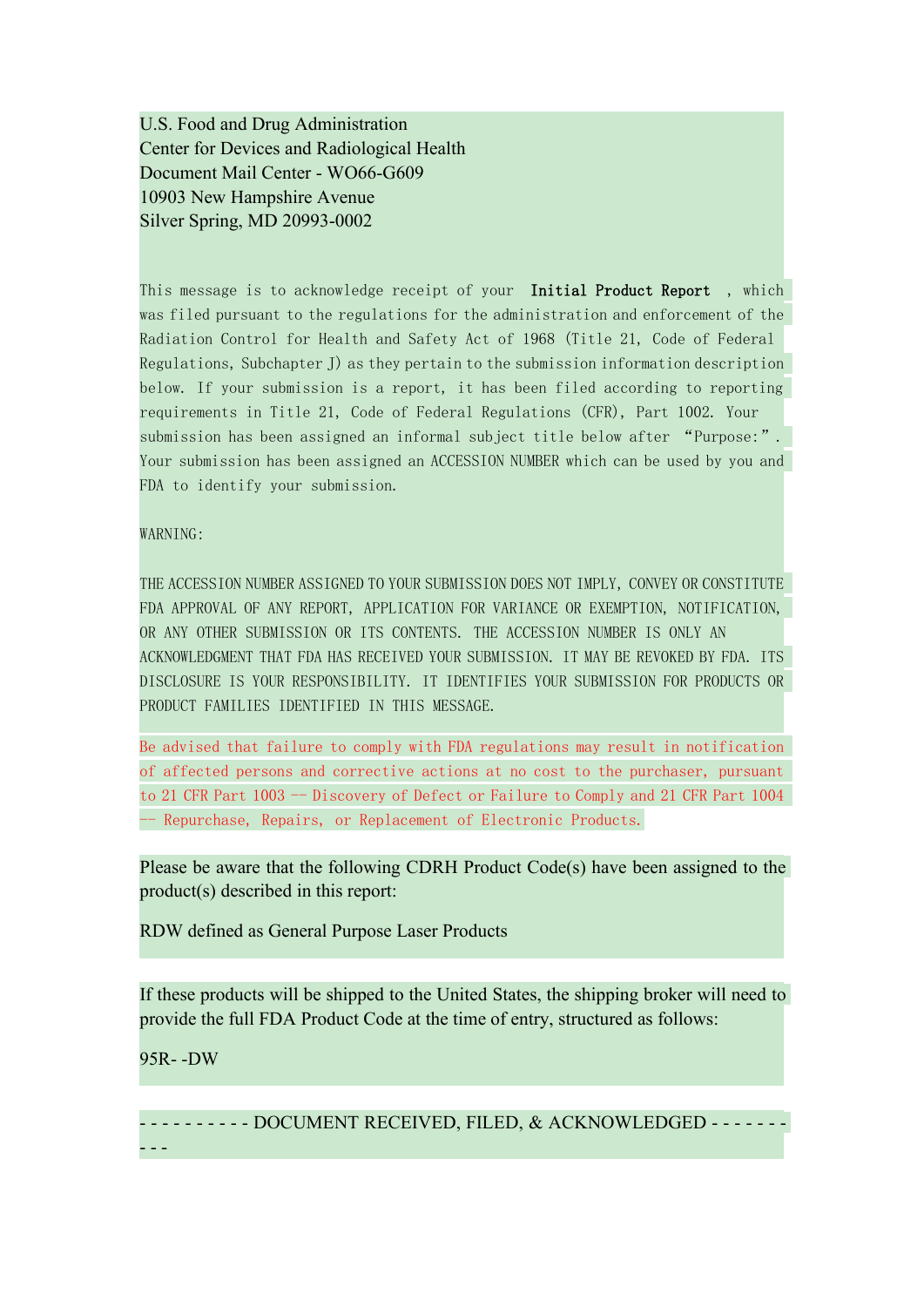This automated notification from the CeSub Submission Process contains general information about the aforementioned submission:

Accession Number: **1910226-000**

Date Loaded: **Mar 8, 2019**

Document Date: **Mar 8, 2019**

Establishment Name: **SHENZHEN YOUTHTON TECHNOLOGY CO., LTD.**

Purpose: **This submission is a(n) Initial Product Report. These Other Laser Products include designated model(s) YXPXX-XXXXXX, YSPXX-XXXXXXX, YQXX-XXXXX.**

Submitter: **Jesse Liu**

Email: **jesse.liu@lcs-cert.com**

Reporting Official: **Victor V**

Email: **Victor@youthton.cn**

- - - - - - - - - - - - - - - - - - - - - - - - - - - - - - - - - - - - - - - - - - - - - - - - - - - - - - - - - - - - - -

Please note that your firm is required to submit an Annual Report to CDRH every year by September 1.

If you meet all other applicable FDA requirements, you may market the product(s) reported. Please be aware that additional electronic product radiation control or medical device regulations may apply to your product, such as:

21 CFR 1002.11, requiring report supplements under certain circumstances following the same reporting forms as used for product reports on your products

21 CFR 1002.13, requiring annual reports to be submitted each year by September 1 using the appropriate reporting form for annual reports

21 CFR 1010 - 1050, requiring certification to FDA radiation safety performance standards

21 CFR 807, requiring manufacturer registration and device listing, and

21 CFR 807, 812 and 814, requiring medical device clearance or approval